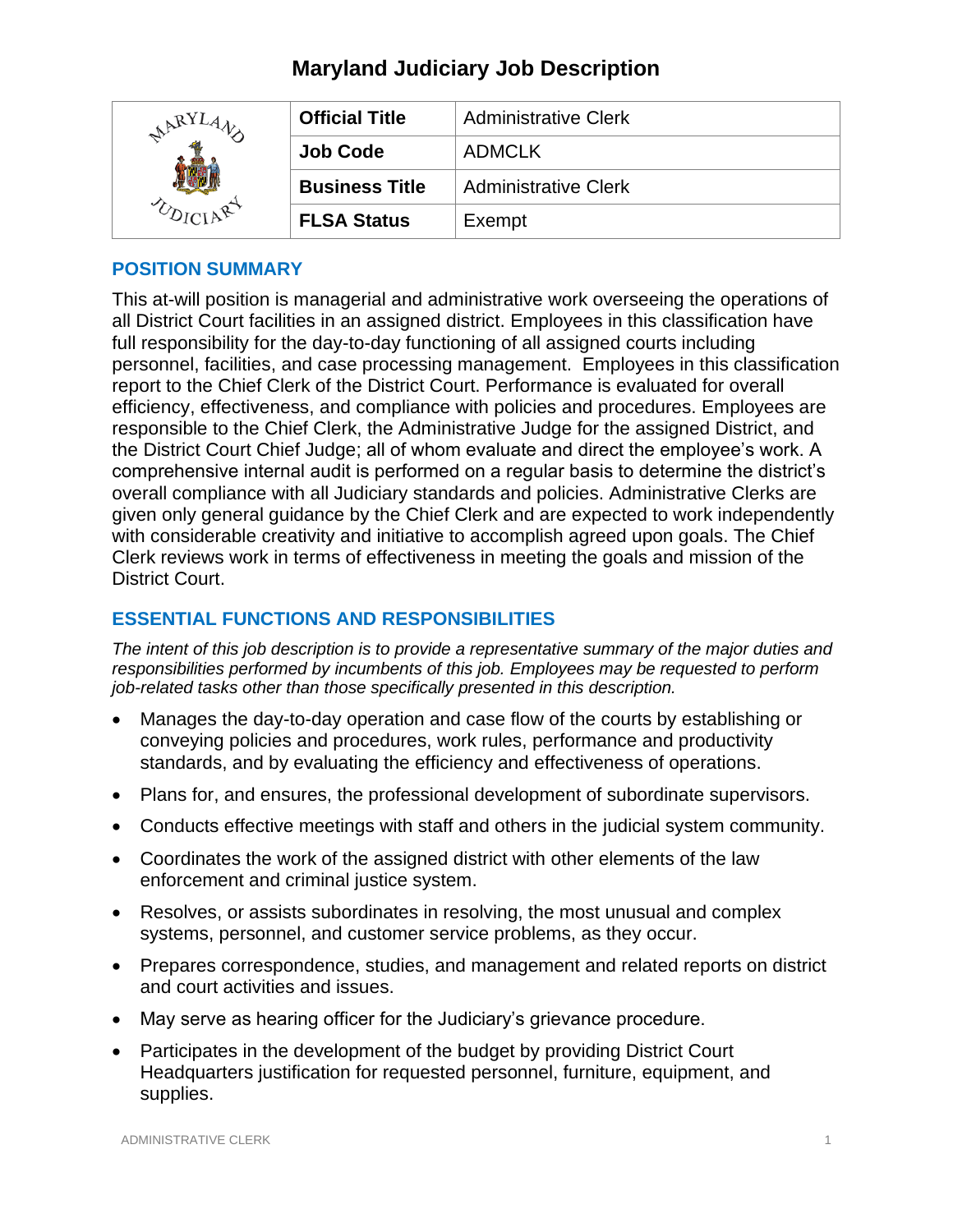# **Maryland Judiciary Job Description**

- Serves on special committees, task forces, and work teams to develop or revise court, district, and system-wide policy, procedures, and programs.
- Hires, assigns, trains, evaluates, and disciplines employees.
- Analyzes and prepares written justification for requests for staff, furniture, equipment, and any other operational needs.
- Coordinates the construction and renovation of facilities with Headquarters, the Administrative Judge, architects, engineers, and staff.

# **MINIMUM QUALIFICATIONS**

### **Education and Experience**

- Bachelor's degree from an accredited college or university.
- Eight (8) years of work experience, preferably in court operations, or in the fields of criminal justice, parole and probation, legal or financial services, to include five (5) years in a trial or appellate court of the United States in which four (4) years consisted of supervising court staff.

#### **Note:**

Additional court work experience, as defined above, may substitute on a year for year basis for up to four (4) years of the required education.

# **KNOWLEDGE, SKILLS, AND ABILITIES**

#### **Knowledge of:**

- District Court mission, structure, culture, policies, and procedures extensively.
- State and local case law which may be presented to the District Court.
- Principles and practices of public administration, management, and supervision.
- Federal and state laws, regulations, rules, and Judiciary policies that govern the management of public employees.

#### **Skill in:**

- Facilitating/negotiating agreements between individuals and groups where competing or conflicting interests and viewpoints have become entrenched.
- Interpersonal communication and relations.
- Analyzing information, problems, situations, practices, and procedures.
- Collaborative leadership.
- Guiding employees in demanding situations.
- Active listening, empathy, problem solving, and communication.

#### **Ability to:**

• Manage multiple tasks, assign priority, and delegate in a high-volume operation with significant consequence of error.